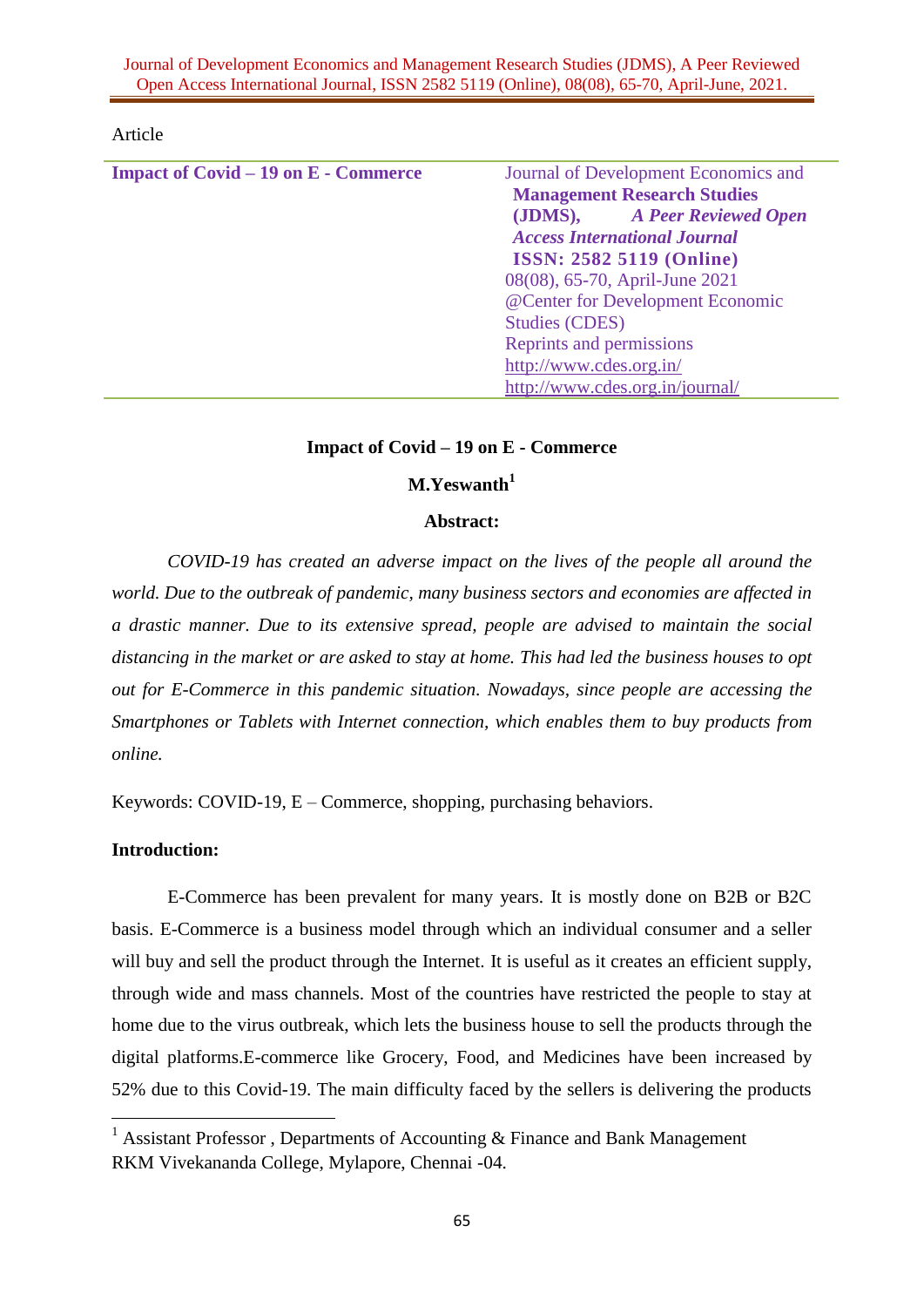### Journal of Development Economics and Management Research Studies (JDMS), A Peer Reviewed Open Access International Journal, ISSN 2582 5119 (Online), 08(08), 65-70, April-June, 2021.

to the customers due to the restrictions imposed in the country. Now the people are adapting to new purchasing behaviors by shopping through online and avoiding in-store shopping due to the spread of virus. Peoples are motivated to stay at home and shop through online mode, which creates ideal market condition for the launch of mobile apps and touch point for the accessing the platform.

In this situation, online shopping has surged than the offline shopping. India hasabout 504 million active internet users with low data cost. 90% of the retails is controlled by 6.6 million stores, but due to COVID-19 shops has been closed for indefinite period, which has laid the way for the E-Commerce players.

There are a lot of benefits and hindrances at E-Commerce platforms just like two faces of a coin. During a global pandemic it is not possible for sellers to acquire stocks on their inventories in-time. Government has laid restrictions for transport and services allowing for 'essentials only." There is also Logistics problem on delivering products to customer's locations due to imposing of nation-wide lockdown. Buying online is safe for the consumer but, these problems must be kept in mind as services come from any part.

### **Objective of the Study:**

- 1. To study the current trend of E-commerce in this pandemic situation.
- 2. To analyze the various challenges faced by the customers in the digital shopping.
- 3. To identify necessary steps taken by the enterprise to provide safe and secured shopping in the digital platform.

#### **Review of Literature:**

Rust and Chung, (2006) suggests to know not just what customers do in any particular ecommerce contact but also what they do (and how they perceive and feel) across multiple contacts. The work also suggests to investigate the kinds of online services that promote growth of the customer relationship, and the most effective ways to combine the online relationship with the offline relationship, with the idea that the full relationship with the customer is not complete without considering both online and offline, as well as how they interact.

Chanana Nisha and Goele Sangeeta (2012) propose that the future of E-Commerce is difficult to predict. There are various segments that would grow in the future like: Travel and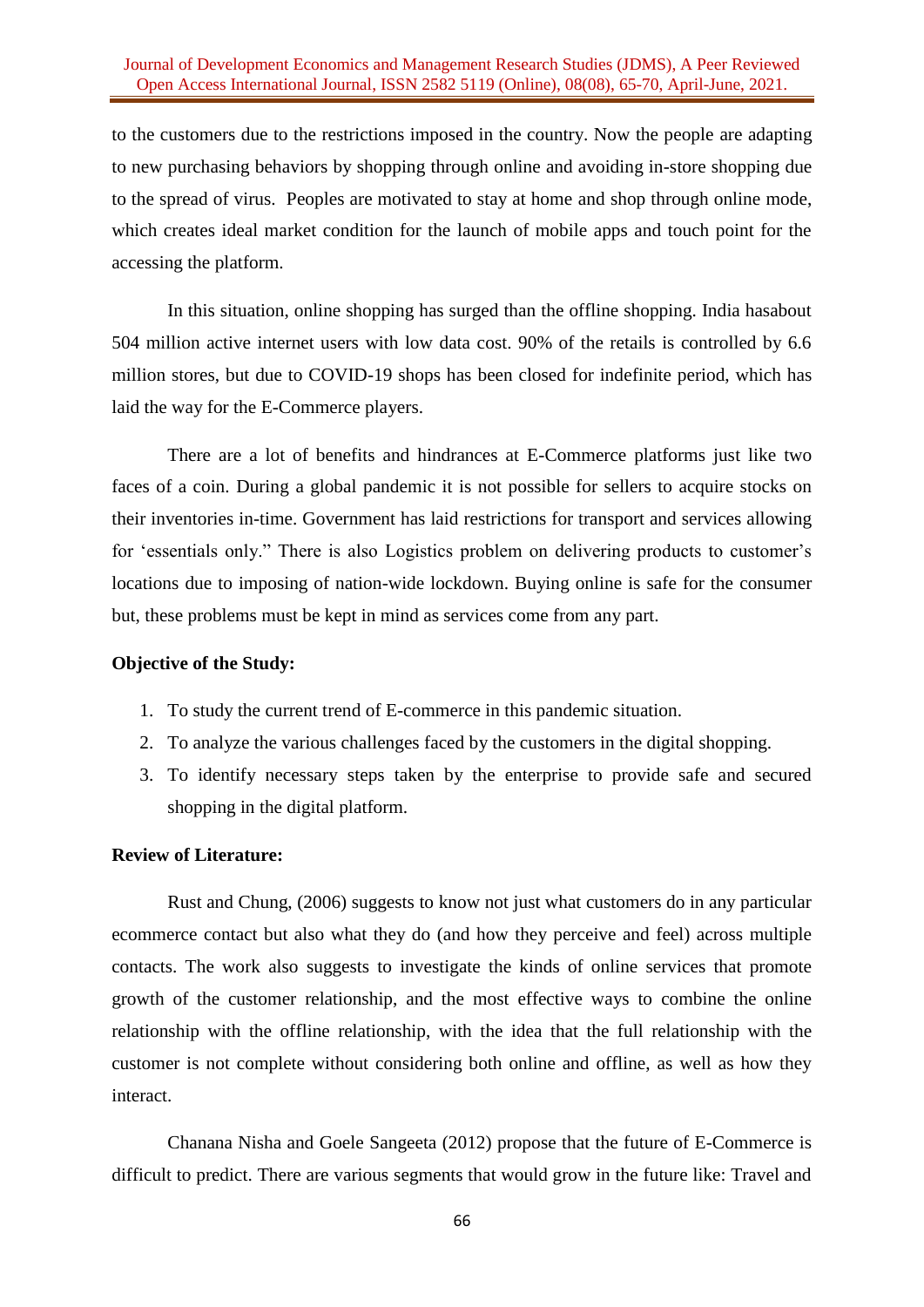### Journal of Development Economics and Management Research Studies (JDMS), A Peer Reviewed Open Access International Journal, ISSN 2582 5119 (Online), 08(08), 65-70, April-June, 2021.

Tourism, electronic appliances, hardware products and apparel. There are also some essential factors which will significantly contribute to the boom of the E-Commerce industry in India i.e. replacement guarantee, M-Commerce services, location based services, multiple payment option, right content, shipment option, legal requirement of generating invoices for online transactions, quick Service,  $T \& C$  should be clear  $\&$  realistic, the product quality should be same as shown on the portal, dedicated 24/7 customer care center should be there.

Dr. Anukrati Sharma (2013) The article entitled "A study on E-commerce and Online Shopping: Issues and Influences". In this article an attempt is made to study the recent trends, influences, preferences of customers towards E-commerce and online shopping and to give the suggestions for the improvement in online shopping websites. The study found that, most of the people who are engaged in making the decision of purchasing are in the age of 21-30 years. While making the websites for online shopping it must be designed in a very planned and strategic way.

### **Research Methodology:**

The study is conducted to study the current usage trend, analyze the various challenges faced by the customers of E-Commerce in this pandemic situation. For this, the Primary Data of 105 Respondents was collected. The collected data was analyzed using Statistical Tools.

## **Data Analysis & Interpretation:**

### **Test 1– Annova**

**H0:** There is no significant difference between Satisfaction Level of E-Commerce Shopping on the basis of Gender.

**H1:** There is significant difference between Satisfaction Level of E-Commerce Shopping on the basis of Gender.

| <b>Test 1 - ANNOVA</b> |                |     |        |             |                |  |  |  |
|------------------------|----------------|-----|--------|-------------|----------------|--|--|--|
|                        | Sum of         | df  | Mean   | $\mathbf F$ | Sig            |  |  |  |
|                        | <b>Squares</b> |     | Square |             |                |  |  |  |
| <b>Between</b>         | .467           |     | .467   | .770        | .38            |  |  |  |
| Groups                 |                |     |        |             | $\mathfrak{D}$ |  |  |  |
| Within                 | 63.090         | 104 | .607   |             |                |  |  |  |
| Groups                 |                |     |        |             |                |  |  |  |
| Total                  | 63.557         | 105 |        |             |                |  |  |  |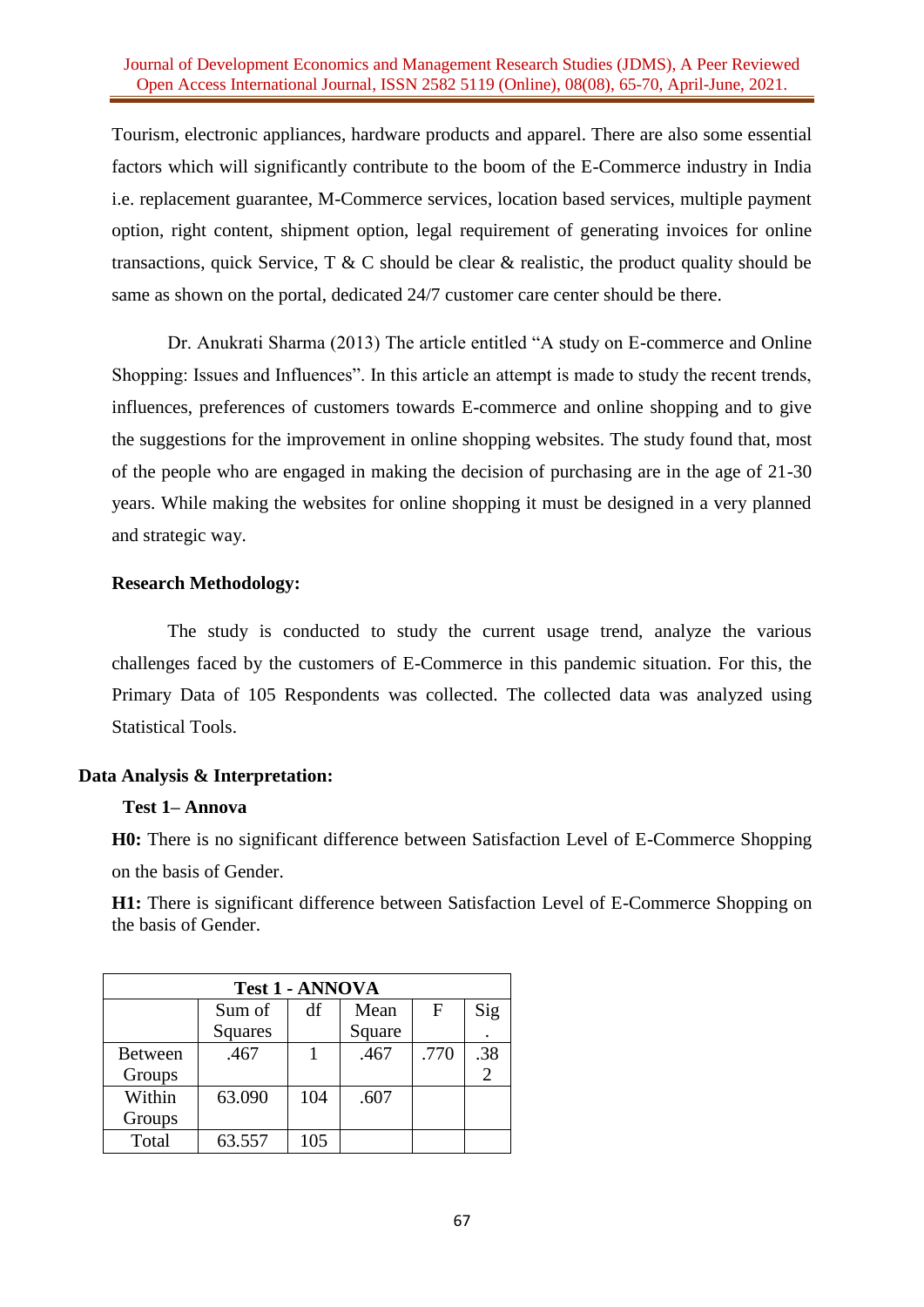**Interpretation:** Accept H0 (<0.05),that there is no significant difference between Satisfaction Level of E-Commerce Shopping on the basis ofGender.

## **Test 2 - Correlation**

**H0:** There is no significantrelationship between Usage of E-Commerce application hasincreased in the COVID -19 pandemic situation&Doing business at the e-Commerce platforms will be more advantageous than the traditional offline mode of business

**H1:**There is a significant relationship between Usage of E-Commerce application hasincreased in the COVID -19 pandemic situation&Doing business at the e-Commerce platforms will be more advantageous.

| <b>Test 2 - CORRELATION</b>                                                                   |                        |                                                                                                  |                                                                                                                                       |  |  |  |
|-----------------------------------------------------------------------------------------------|------------------------|--------------------------------------------------------------------------------------------------|---------------------------------------------------------------------------------------------------------------------------------------|--|--|--|
|                                                                                               |                        | Usage of E-<br>Commerce<br>application has<br>increased in the<br>COVID-19<br>pandemic situation | Doing business at the<br>e-Commerce<br>platforms will be<br>more advantageous<br>than the traditional<br>offline mode of<br>business. |  |  |  |
| Usage of E-Commerce<br>application has<br>increased in the<br>COVID -19 pandemic<br>situation | Pearson<br>Correlation | 1                                                                                                | .213                                                                                                                                  |  |  |  |
|                                                                                               | Sig. (2-tailed)        |                                                                                                  | .029                                                                                                                                  |  |  |  |
|                                                                                               | N                      | 106                                                                                              | 106                                                                                                                                   |  |  |  |
| Doing business at the e-<br>Commerce platforms<br>will be more                                | Pearson<br>Correlation | $.213*$                                                                                          | 1                                                                                                                                     |  |  |  |
| advantageous than the<br>traditional offline mode<br>of business.                             | Sig. (2-tailed)        | .029                                                                                             |                                                                                                                                       |  |  |  |
|                                                                                               | N                      | 106                                                                                              | 106                                                                                                                                   |  |  |  |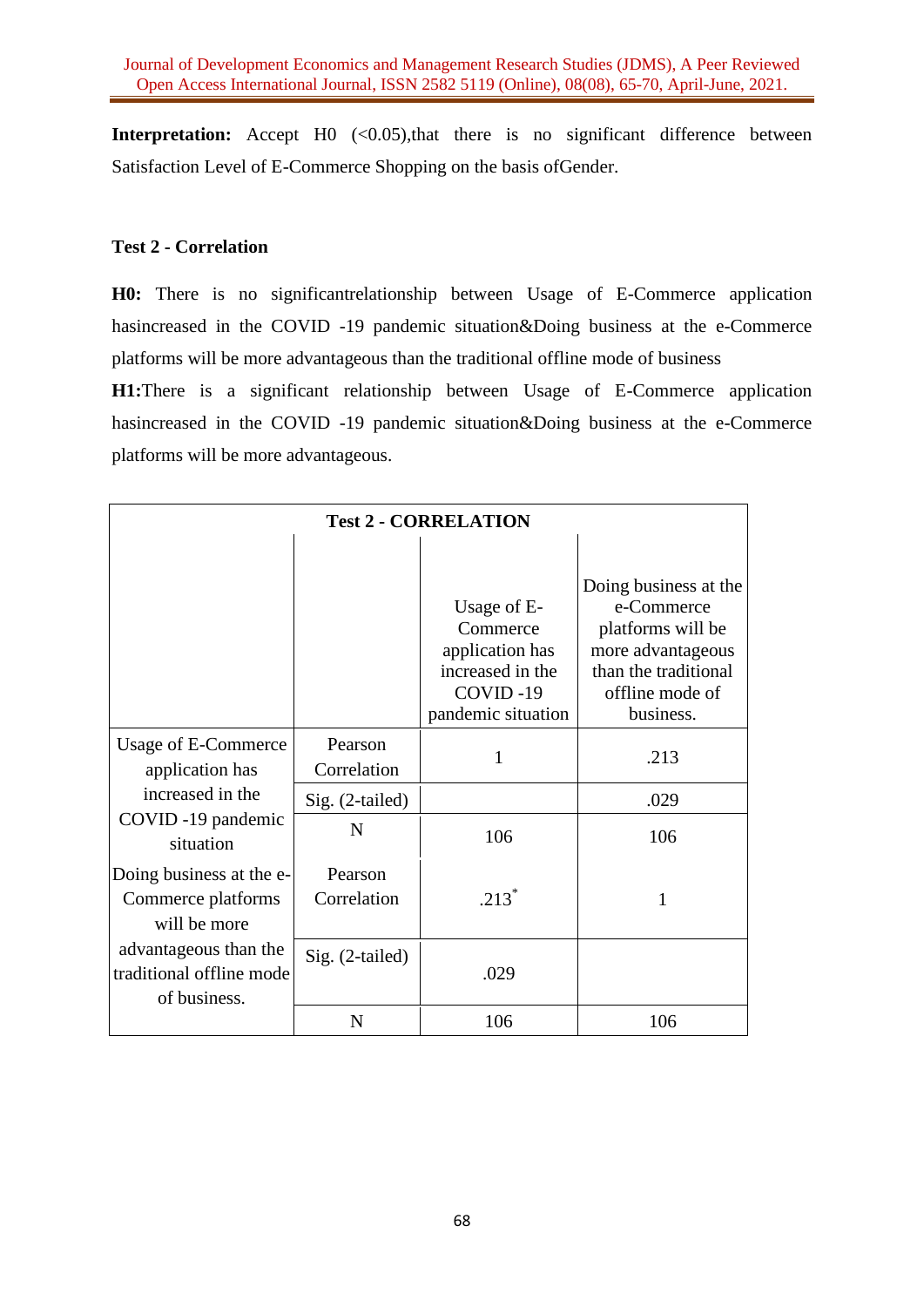**Interpretation:** Accept  $H1(\leq 0.05)$ , there is a significantrelationship between Usage of E-Commerce application has increased in the Covid – 19 pandemic  $\&$  Doing business at E-Commerce platforms will be more advantageous.

# **Findings:**

From the collected Primary Data, we could find that,

- There is no significant difference between Satisfaction Level of E-Commerce Shopping on the basis of Gender.
- $\triangleright$  That the usage of E-Commerce applications and platforms has increased in the COVID -19 pandemic situation.
- $\triangleright$  People tend to prefer buying Electronic products like Mobiles, Computers, Computer and Mobile Accessories and Components from E-Commerce platforms, the most.
- While making a purchase transaction, Customers tend to use Debit Card/Credit Card Payment method as the most preferable mode of payment.
- Due to the outbreak of the global pandemic, Customers have reduced using 'CASH,' as their preferred payment mode and have adapted to using more fintech services like Mobile Wallets, Digital Payments, Bhim – UPI etc.
- Even many companies have facilitated DIGITAL PAYMENT infrastructures to their business and even some of have made that, as their only mode to accept payments.
- $\triangleright$  New Users/Customers have had a smooth digital purchase experience even during the pandemic. They are also satisfied with the Price, Product Information, Safety measures undertaken during the Logistics processes.

### **Conclusion:**

E-Commerce Shopping has been prevalent for many years. But it has never been the same after Coronavirus outbreak. People prefer buying groceries, medicines also nowadays from these E-Commerce platforms, considering safety and convenience. New users have started using these services also but there are a lot of logistical and inventory acquirement issues faced by the E-Commerce Vendors. The Government should look upon this and must do the needful, to facilitate a smooth shopping experience for the citizens.